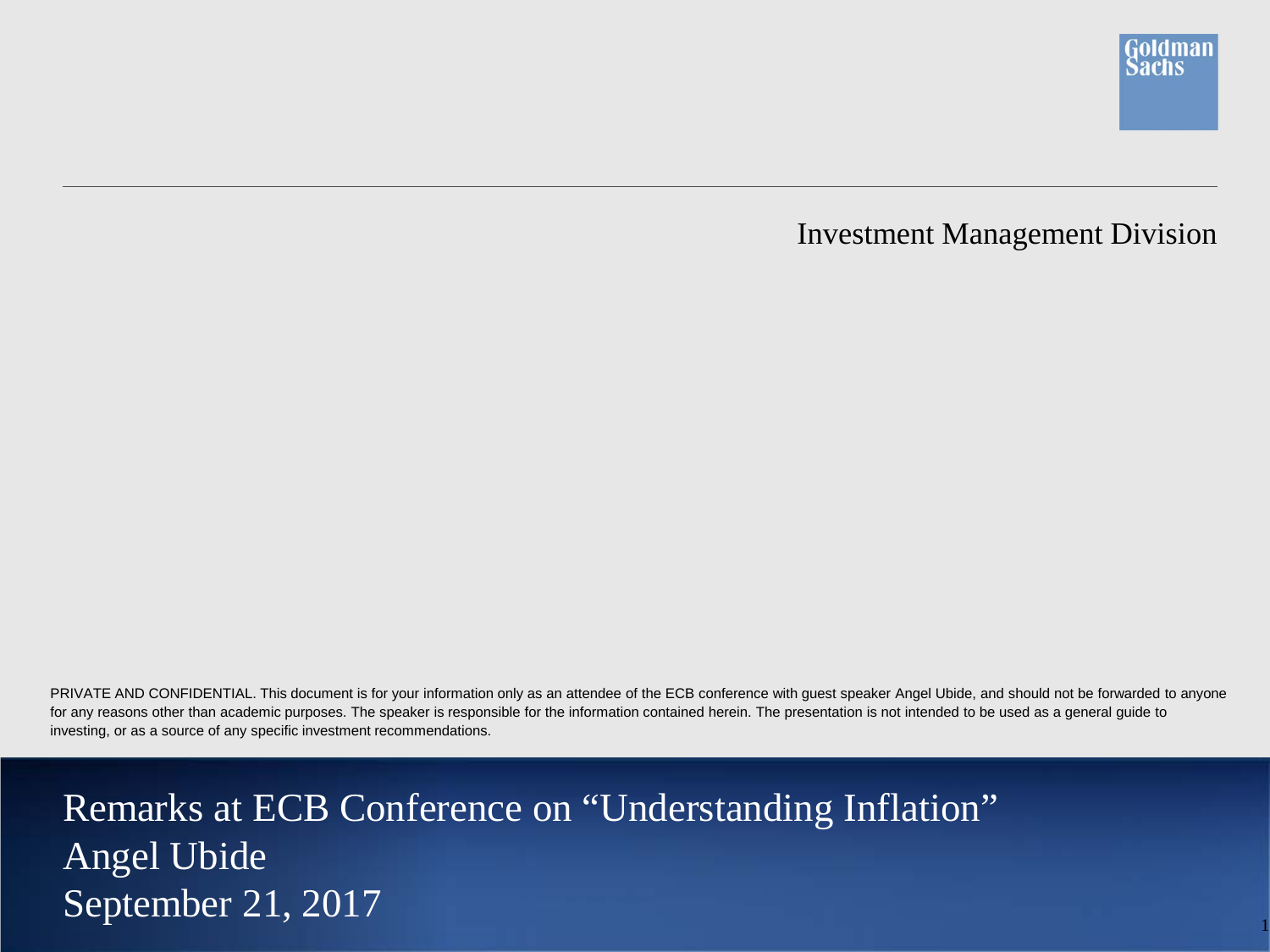

- The New Keynesian view on inflation
	- $\pi = \alpha * slack + \beta * expectations + \gamma * shocks (fx, oil, policy)$
- Fact #1: since the 1980s,  $\alpha$  has declined,  $\beta$  has increased. Not a recent event.
- Fact #2: inflation forecasts are very noisy: standard dev of residual  $\approx 1\%$  => large vs inflation at 2% (Blanchard (2016)). Shocks dominate inflation outcome.

 $\Rightarrow$  Is #1 + #2 why naïve or IMA(1,1) models dominate inflation forecasts outside recessions (Stock and Watson (2010))?

- Questions:
	- Is inflation weaker due to globalization or online retailing?
	- Is there still a Phillips Curve?
	- Have expectations drifted lower?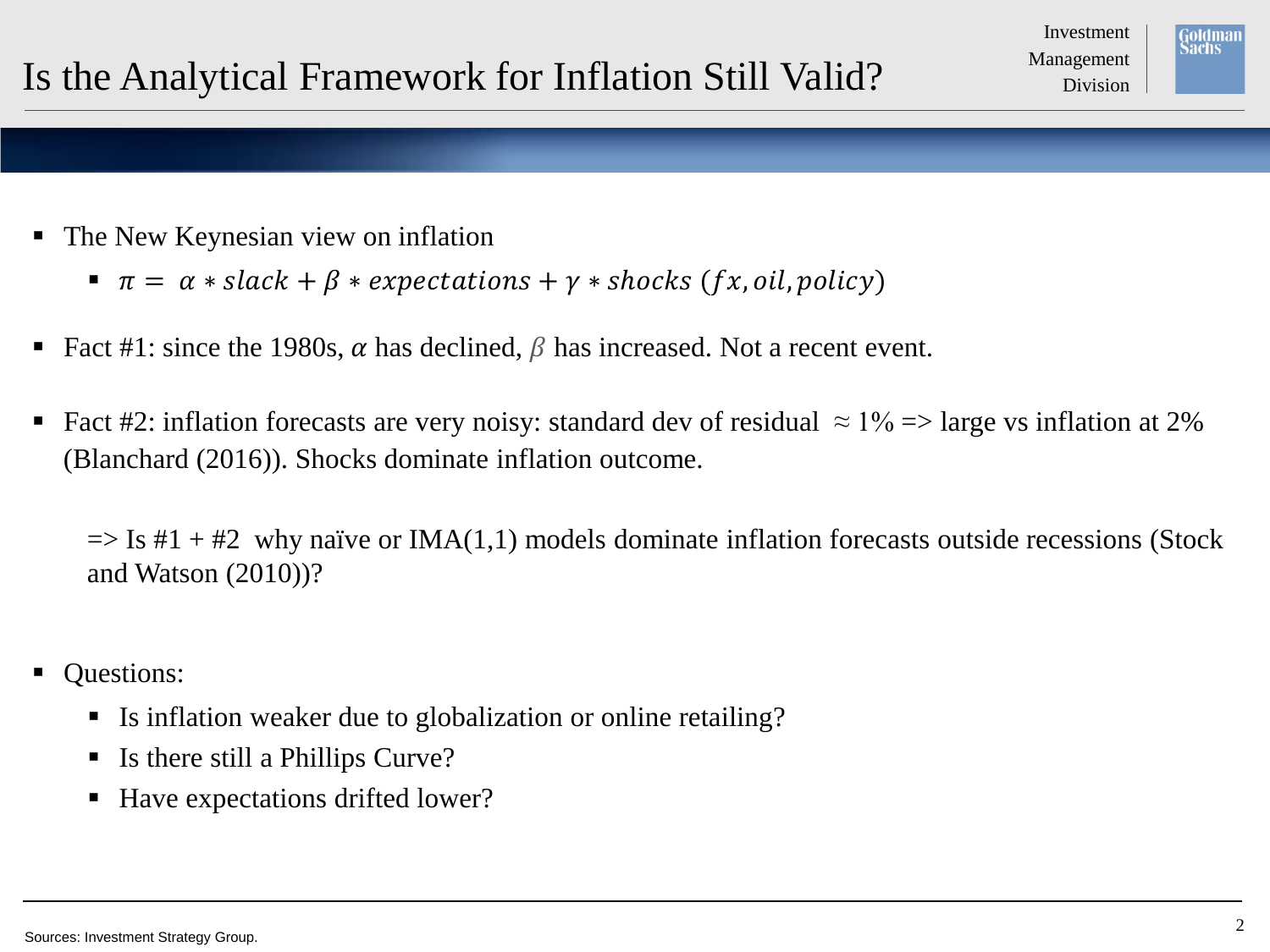### Is Inflation Weaker due to Globalization or Online Retailing? Management

Investment

Jan-2016



### **1. Decomposition of Shortfall in US Inflation 2. US CPI vs Online Price Index**

Source: Department of Commerce, Goldman Sachs Global Investment Besearch



Exhibit 1: The Recent Inflation Shortfall Is Concentrated in Services Categories, Especially Health Care

Figure 2 **United States** 

- US core inflation shortfall 2012-17 vs 2003-07 mostly in services (healthcare, education), not goods.
- Disinflationary impact of Emerging Markets on import prices peaked in late 1990s. Possible effects on wages.
- Online retail share in US still small (10 percent) but increasing. Inflation rates are similar.
- Cavallo (2017): online and offline prices identical 72 percent of time. If different, only about 4% lower. Similar price changes in size and frequency.
- Methodological changes have been scarce in last decade but could add to downside risk.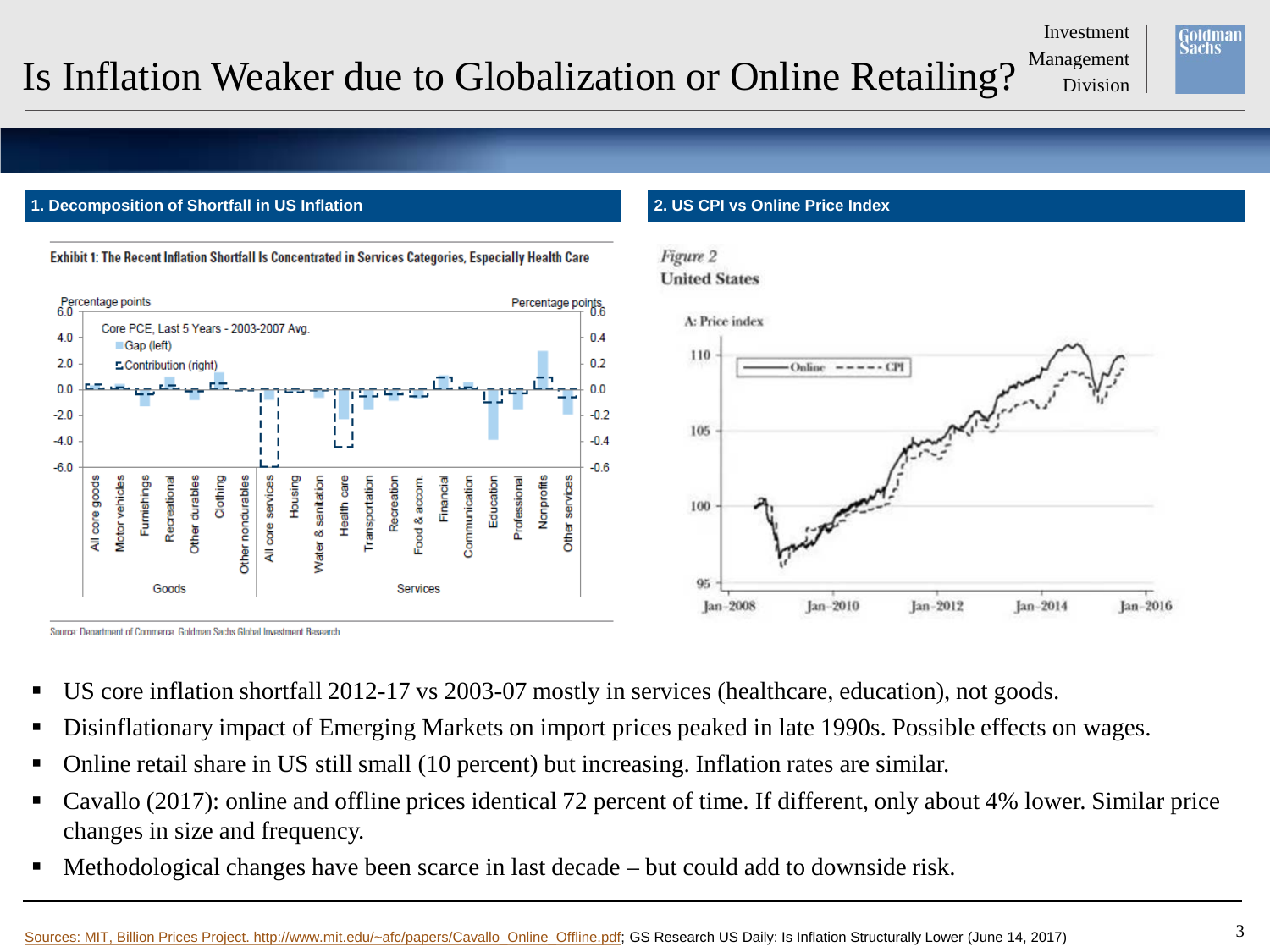# Is there still a Phillips Curve?

Investment





- It exists, and looks upward sloping.
	- US MSAs with lower unemployment tend to have higher inflation.
	- Euro area regions with lower unemployment tend to have higher inflation.
- In (w,u) space, similar slope but converges to lower wage growth due to weaker productivity/weaker labour?
- A question is the markup are high profits, or lower interest rates, allowing firms to compete for market share?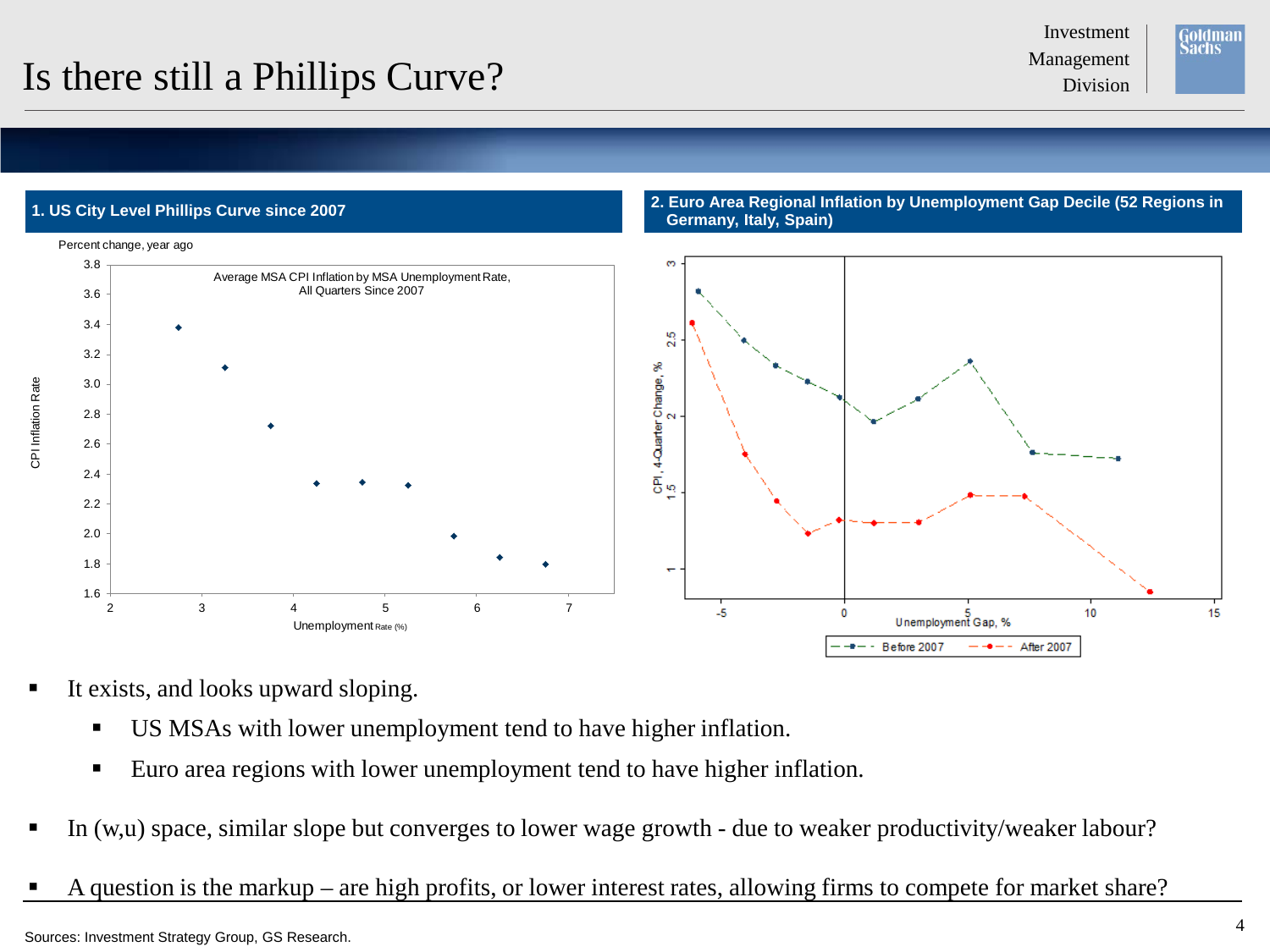### Management Have Inflation Expectations Drifted Lower?

Investment





- It depends.
- Inflation term premium has shifted from positive to negative.
- Inflation expectations may have become more adaptive (Lyziak and Paloviita (2016)).
	- Large and persistent shocks (USD and oil); ZLB effect.
	- Asymmetry to negative news

1.5

1.55

1.6

1.65

1.7

1.75

1.8

1.85

1.9

1.95

2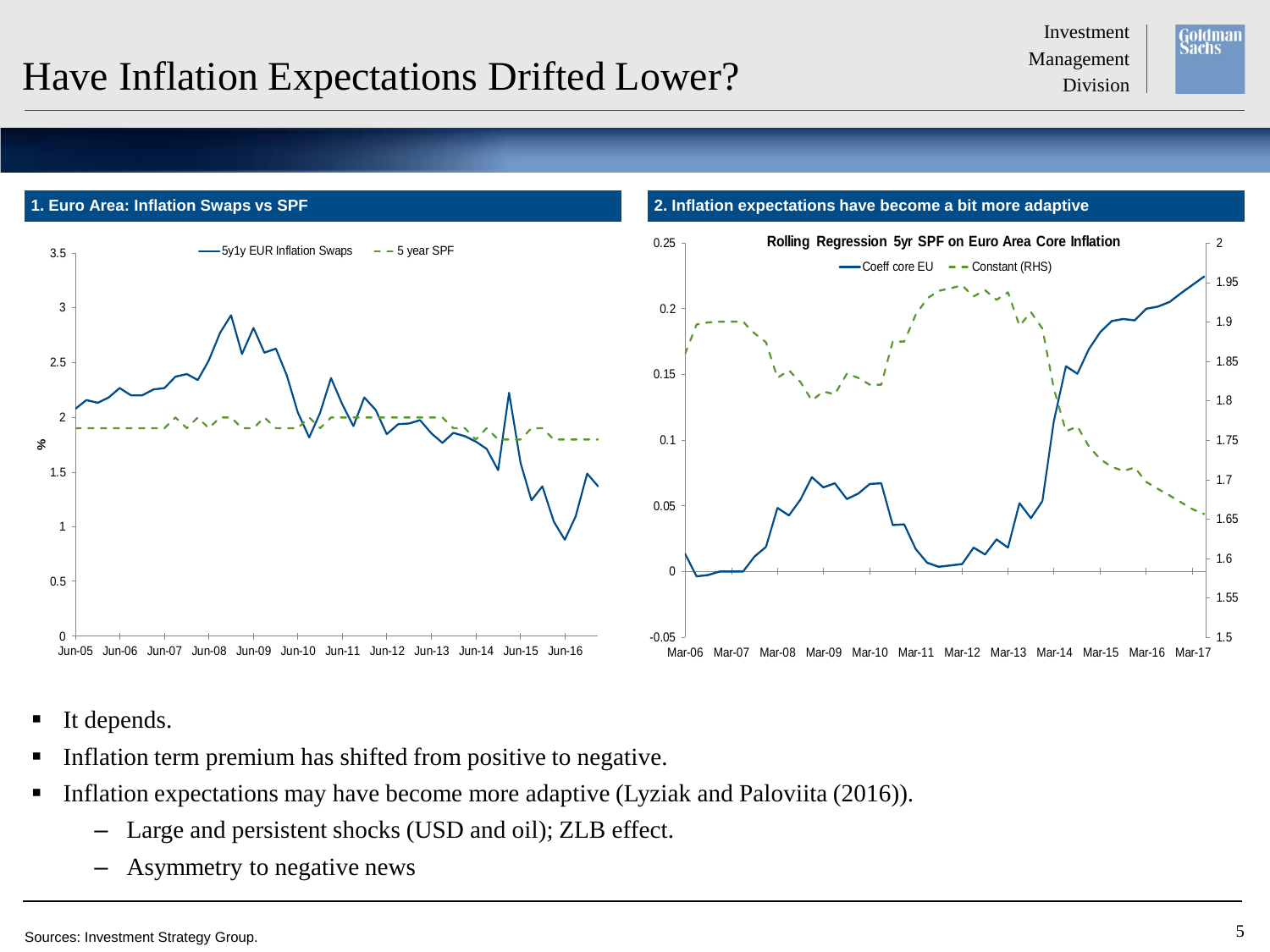# Management Have Inflation Expectations Drifted Lower? (II) Management Division

Investment





- Compression of inflation distribution in the 0-2 range. Asymmetric versus 2%.
- **Term structure of inflation expectations lower. Patience vs credibility vs risk premium.**